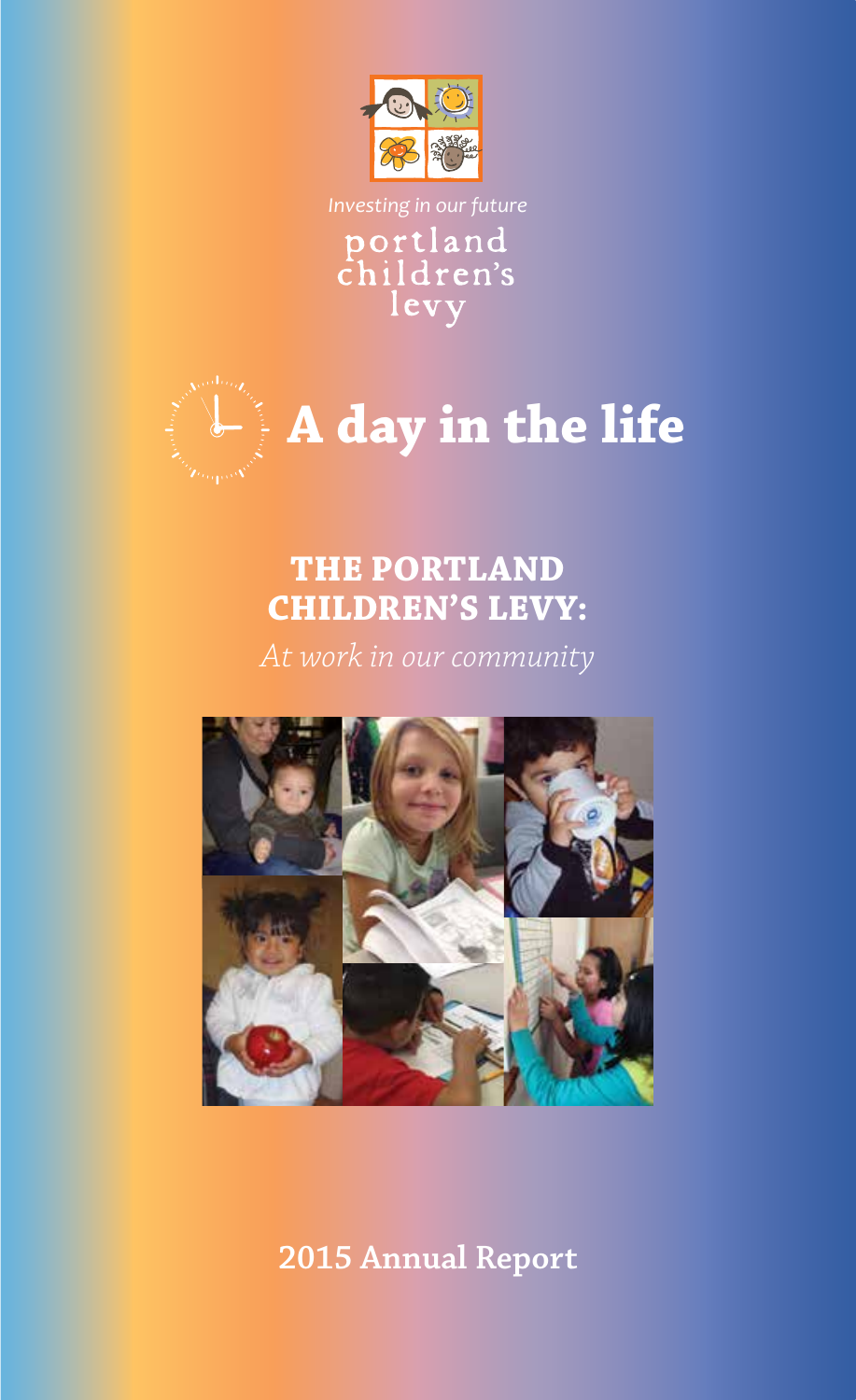# **EARLY CHILDHOOD PROGRAMS:**

*Helping children and families succeed in kindergarten*

### SPOTLIGHT ON:

**Latino Network "Juntos Aprendemos"**



The sun is breaking through early morning clouds as parents and children stream into an auditorium at Shaver Elementary in the Parkrose School District and the six other Juntos Aprendemos programs in the city. The families meet weekly throughout the school year for this early childhood program that emphasizes literacy and kindergarten readiness for Latino children ages 3 to 5 through hands-on activities, story time, crafts and singing. Parents are coached on how to strengthen these new skills in their preschoolers, as they learn to lay the foundation for school success in the coming years.

"It's really helped me with my daughter in a positive way to help her development," says Alejandra of her daughter Nandi. "It's preparing her for kindergarten and for life."



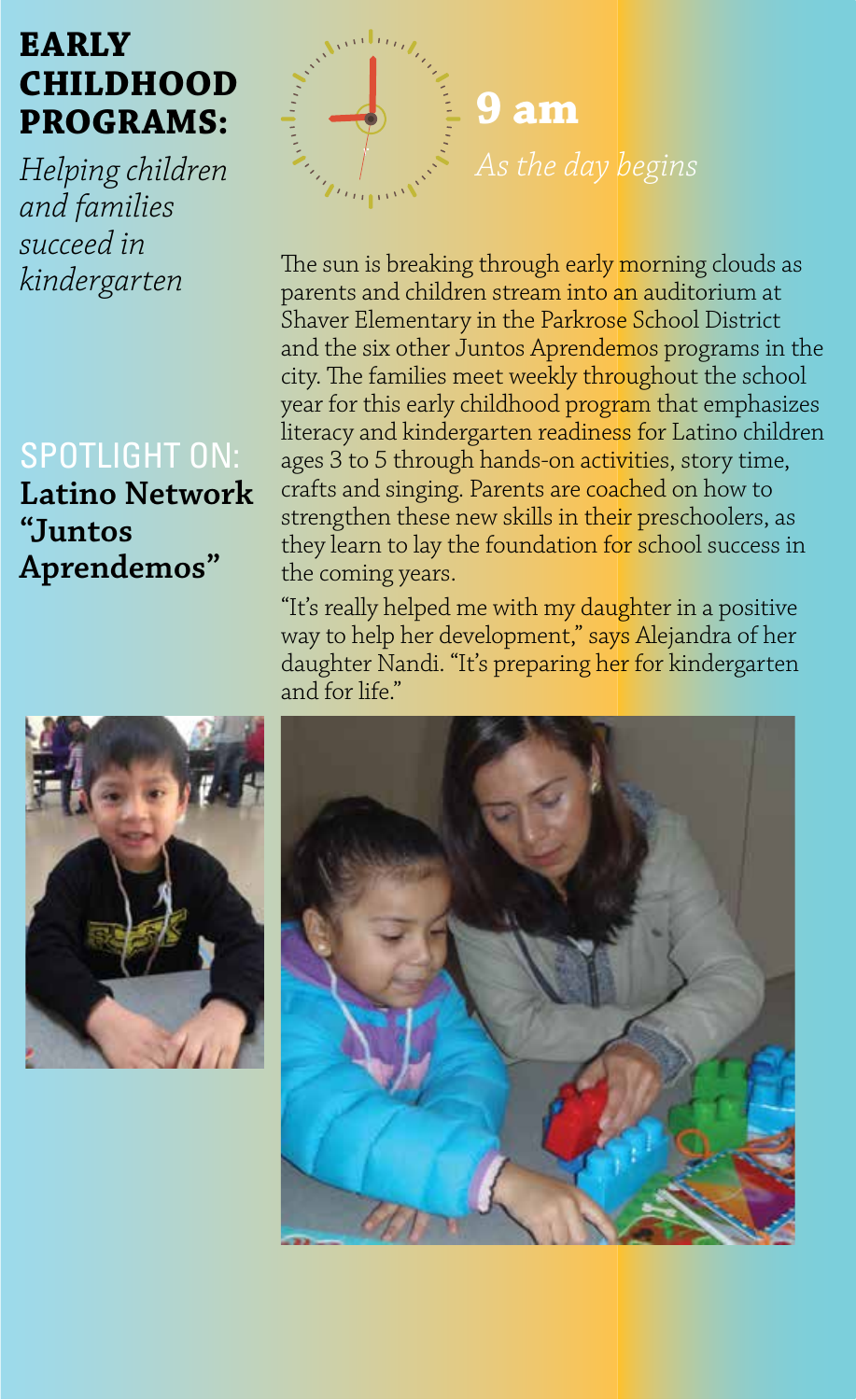# **MENTORING PROGRAMS:**

*Offering vital oneon-one help to increase academic and social skills*

SPOTLIGHT ON: **Portland OIC "Mentoring Program"**

**Noon** *Lunchtime is shared*

Angie and Ja'Cal were both looking for something two years ago. Angie, a mother and grandmother, knew she could be a positive role model for the right girl. Ja'Cal, a 17 year old, needed support and stability in her young life. The timing was right for both of them as they found each other through POIC's Mentoring Program and their relationship has grown stronger over time as they frequently meet to eat, watch a movie, attend a sporting or cultural event, or to just touch base through texts and phone calls.

"I allow her to be herself. I'm not trying to be her mother or to be judgmental. I'm just there for her and I would hope I'm having a positive impact on her life," says Angie.

For Ja'Cal, a high school senior looking to attend community college next year and pursue interests in psychology and social work, their relationship has helped her develop better coping skills and become more mature.

"It's like she's a relative now," Ja'Cal says, "A family member to me."



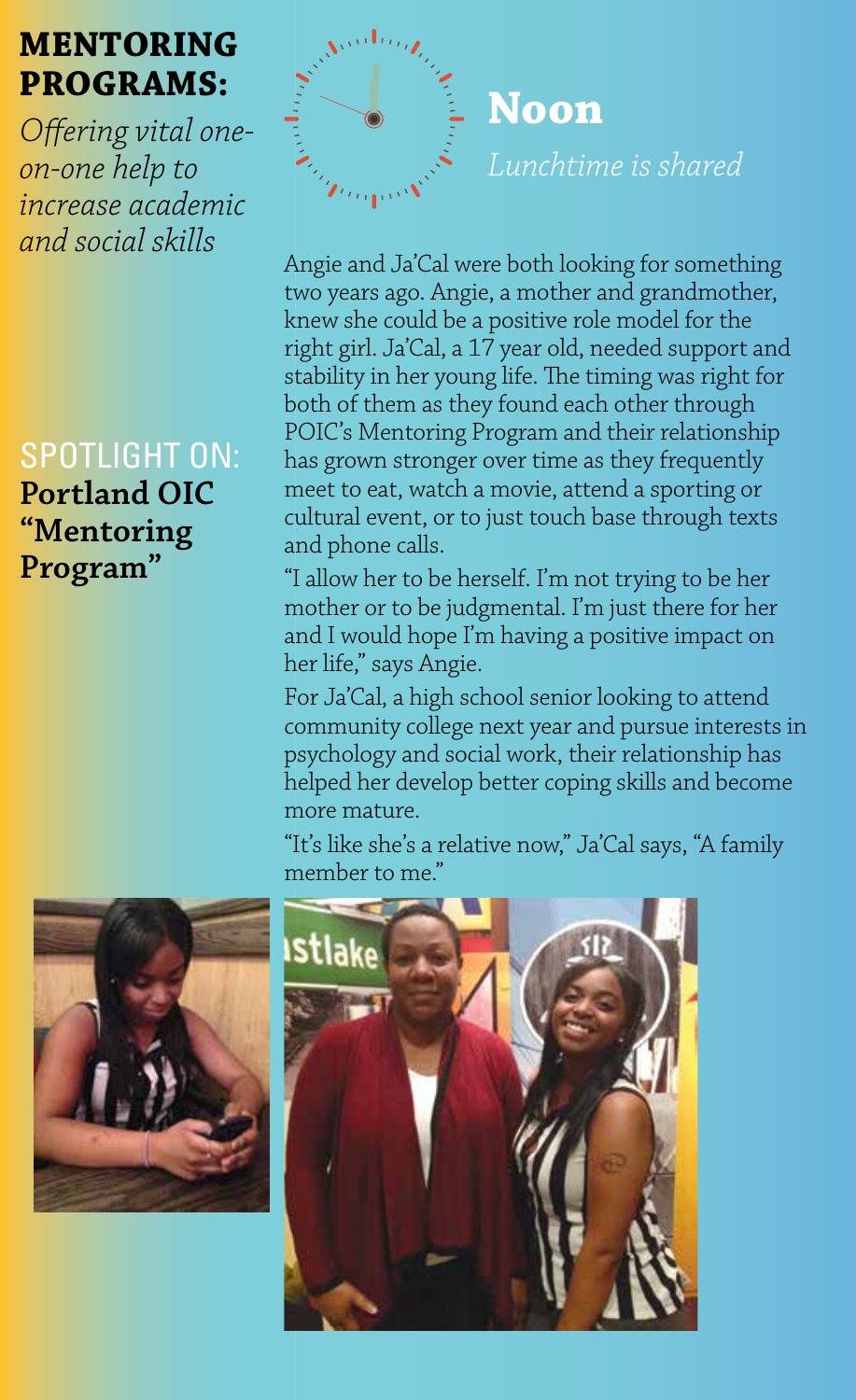## **AFTER-SCHOOL PROGRAMS:**

*Providing a safe place for students to learn and have fun*

SPOTLIGHT ON: **Hacienda CDC "Expresiones After-School Program"**





The familiar yellow Portland Public Schools bus pulls away this cloudy afternoon as a group of youngsters walk, skip and run a dozen yards to an upstairs community room in a Hacienda CDC housing complex on NE 60th Avenue. This after-school program for elementary and middle school students at four different Hacienda sites operates five days a week from 2:30 through 6 p.m. providing homework help, enrichment activities and a healthy snack. The majority of the program's children are Latino, but with a growing Somali population too. The students say they enjoy coming to a place where they get help for their reading, math and science classes. Monthly parent workshops offer Moms and Dads techniques to better navigate their children's success at school and in the overall education system.

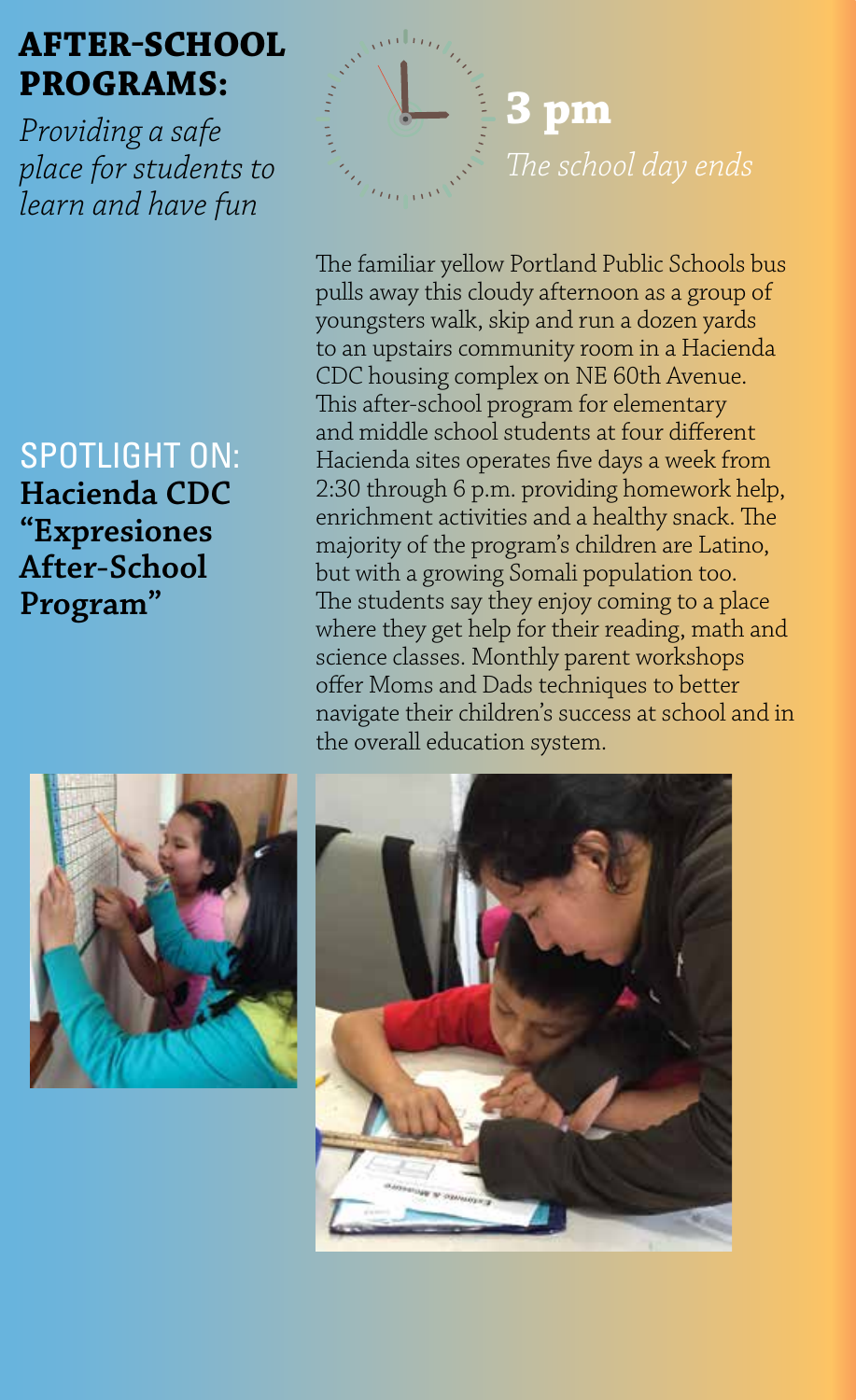# **HUNGER PROGRAMS:**

*Getting healthy and nutritious food to children* 

### SPOTLIGHT ON:

**Meals on Wheels "Meals 4 Kids" and Oregon Food Bank "School Food Pantry" programs**

New investment area started in 2014 to help relieve childhood hunger





When Roxanne's two grandchildren sit down for dinner each evening in her Boise-Eliot neighborhood home, she is relieved that she has a nutritious and healthy meal for the 7 and 10 year olds she is raising herself.

"The kids are sleeping better since they're not going to bed hungry. They love the vegetables, bread, fruit and the milk. If it weren't for programs like this I wouldn't have been able to take them in. This way I can raise them and keep them out of foster care…this takes a big load off of me."

The Meals 4 Kids program delivers a week's worth of pre-plated meals with a protein, fruit and vegetable, as well as milk, fresh fruit and bread, to Portland-area families such as Roxanne who have difficulty accessing other emergency food resources because of mobility, transportation or other issues.

For other families throughout the city, 18 new or expanded school food pantries operated by the Oregon Food Bank with other community partners will provide much needed fresh fruit and produce, eggs, bread, frozen meat, canned items and rice. School pantries provide a three- to five-day supply of food to thousands of children and their caregivers across the city.

"This program helps me feed my kids," says one mom at the pantry. "It's a great idea."



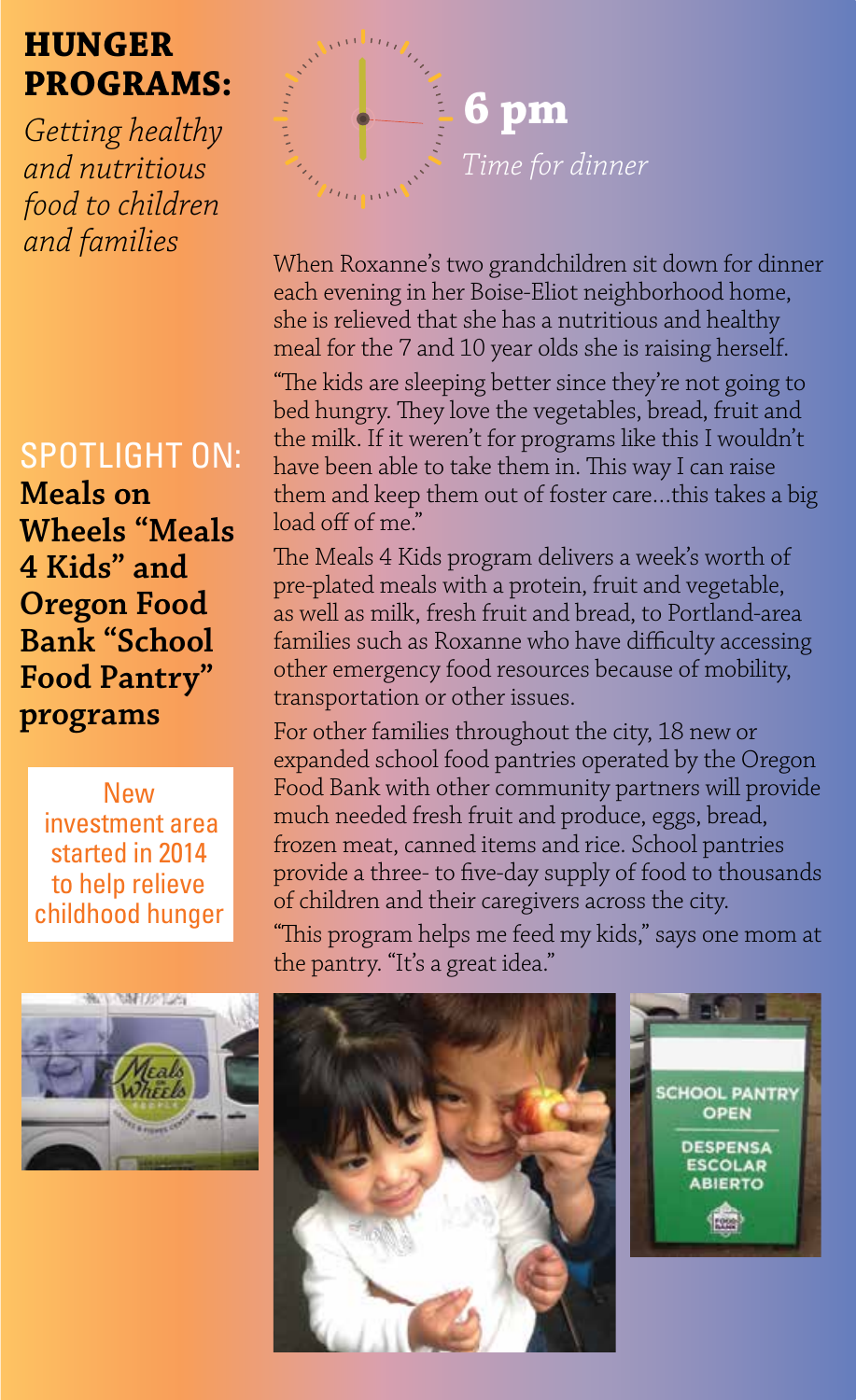# **FOSTER CARE PROGRAMS:**

*Forging strong community connections with the city's most vulnerable children* 

SPOTLIGHT ON: **New Avenues for Youth "Avenues to College"** 



It's dark outside and most of the downtown workers have long since headed home, but the New Avenues for Youth building is lit up and ready for business. Upstairs in a newly renovated work space a group of young adults are busy at computers filling out forms that could change their futures…and their lives.

The Avenues to College program enables young adults in foster care ages 17 – 24 to attend community college and move into their own housing. Young adults in foster care face tremendous barriers in going to college, with just a fraction, or about 3 percent, receiving a bachelor's degree.

To increase their odds of succeeding, students attend a variety of helpful workshops and eventually, a summer leadership training and a place to live independently.

"I'm really thankful for all that they've given me" says Adela, who is obtaining her GED and wants to pursue a career in dentistry. "They're pushing me and pushing me to go to school."

The 18 year old has already conquered much adversity: years in foster care, a young pregnancy and substance abuse challenges: "It's nice to have that support and to know that someone out there cares about you, cuz I haven't had that in a long time."



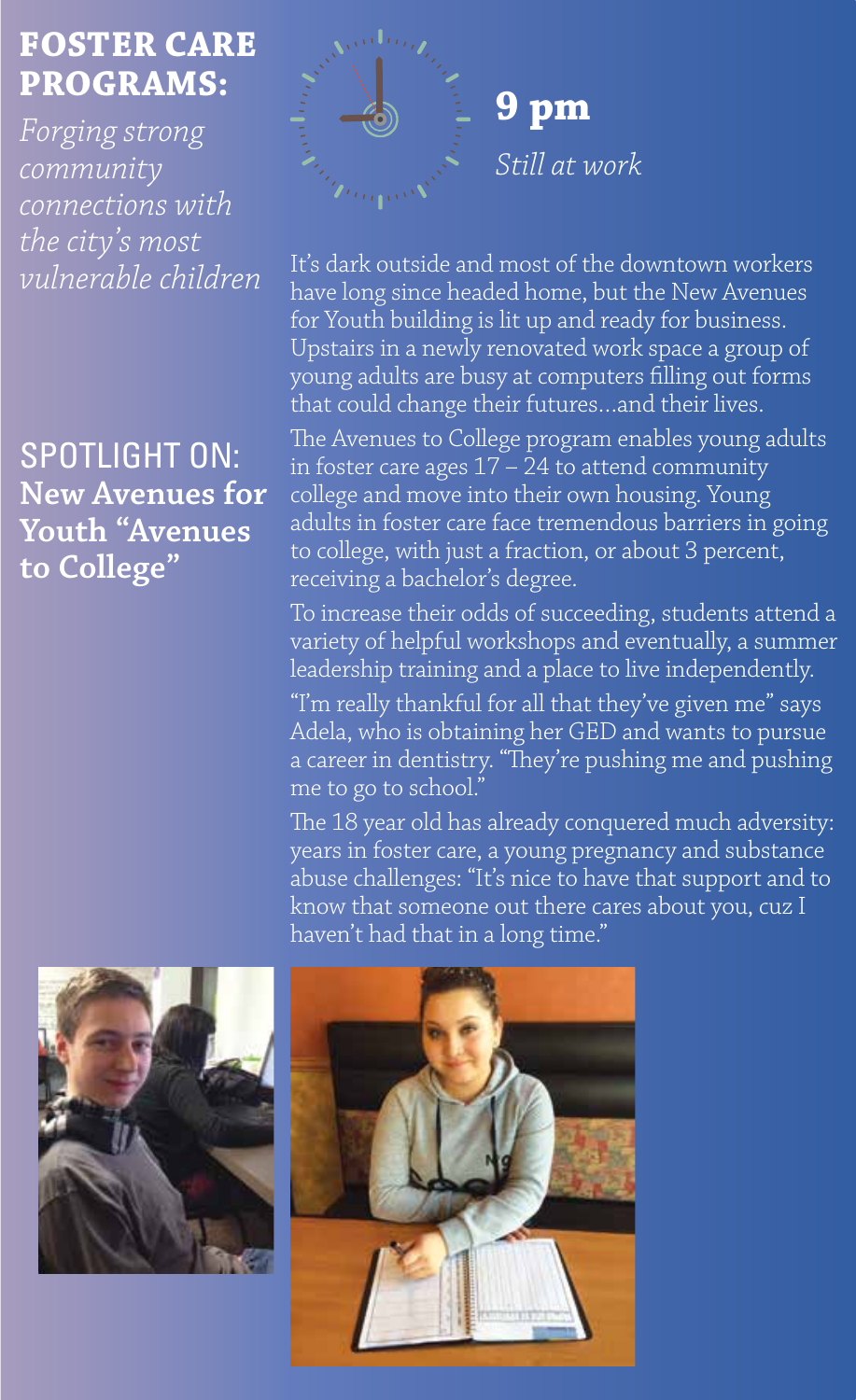# **CHILD ABUSE PREVENTION & INTERVENTION PROGRAMS:**

*Promoting resiliency and stability for at-risk children and families* 

SPOTLIGHT ON: **Salvation Army "West Women's and Children's Shelter"** 



# **Overnight**

*Sleeping safer through the night*

Working with the Salvation Army's Parent-Child Improvement Project has given Sally hope … and the chance to be a mom to her son.

The 42 year old arrived in Portland as an immigrant three years ago and shortly thereafter faced several obstacles, including a difficult divorce with an exhusband who was intent on denying her custodial rights to their young son. With the help of Salvation Army staff though, Sally fought back and eventually became an active and engaged parent to her 7 year old and is now on the way to become a U.S. citizen. "She gave big hope to me," Sally says of Anita Vinson, her PChIP case worker. "I can stay in America with my son which is really important to me. Sometimes I have trouble and she makes me more comfortable and I get through it. My son's growing up and she will help me."

The PChIP program offers women individual and group counseling, case management, and access to job readiness and training, along with essentials such as clothing, toiletries and food, as well as a safe place to learn to become a strong family.



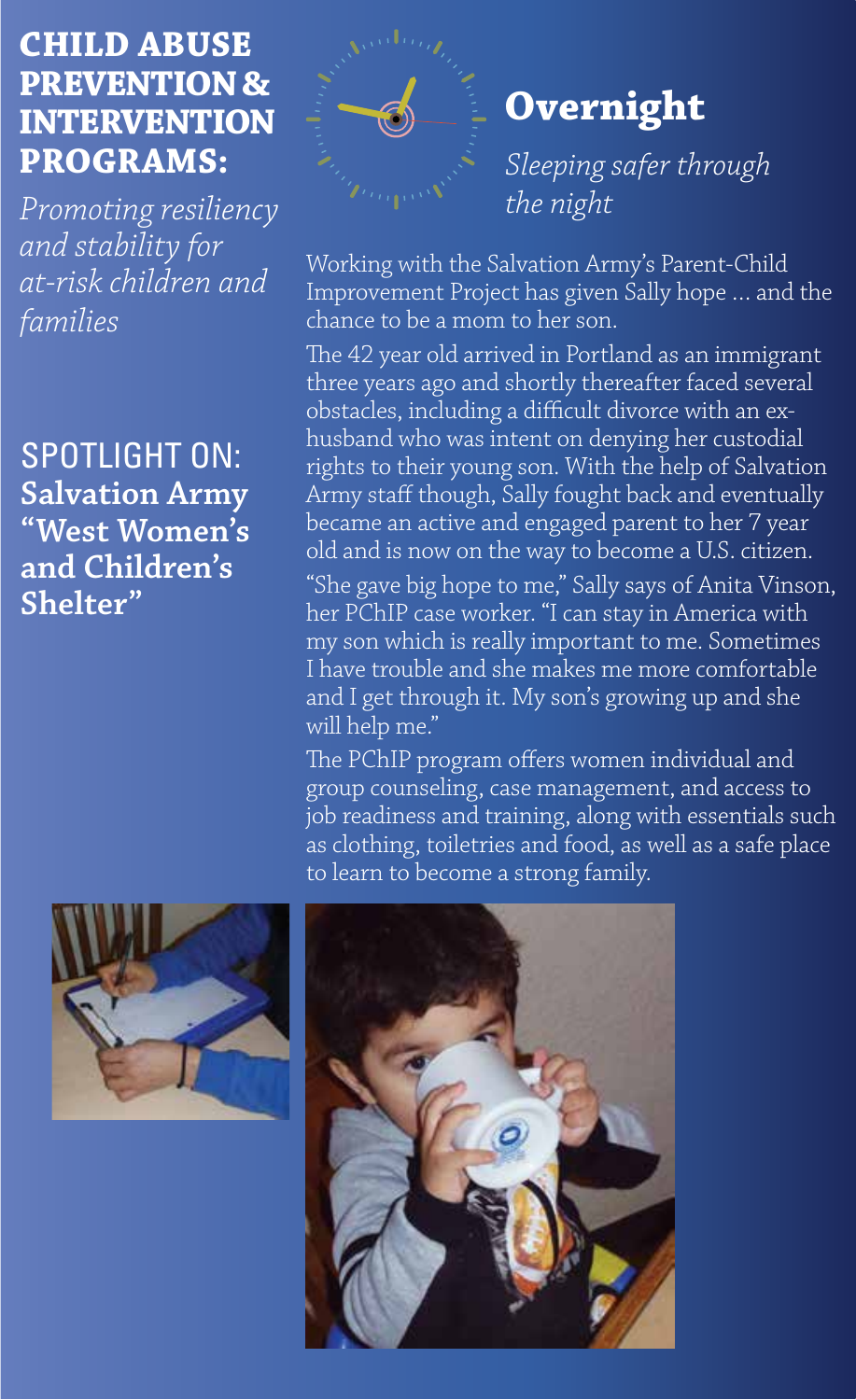#### *Dear Portlander:*

*This is an exciting time for the Portland Children's Levy and those we serve. Because of the overwhelming support of city voters, we launched a new round of investments last summer, funding 59 local nonprofit organizations helping more than 10,000 children each year. We were also pleased to create a new focus area: providing nutritious meals to thousands of families throughout Portland.*

*The upturn in the economy has still left many behind as we see poverty shift and grow in the* 



eastern portion of our city where our attention has shifted as well. But we are *confident that after more than a decade of service, the Levy's breadth and depth is truly making a difference.* 

*We're doing that through early childhood programs that make sure youngsters are ready for kindergarten; at after-school and mentoring programs that provide students a safe haven to receive homework help and kids enjoy caring role models; in child abuse prevention & intervention programs that work to keep kids safe from all forms of abuse and neglect; with foster care programs that offer this vulnerable population a better chance to succeed academically and in life; and through hunger relief programs that deliver fresh and healthy food to some of the 17,000 Portland children who eat from emergency food boxes each month.* 

*We couldn't do any of this without the assistance of our many community partners who work with us to ensure our investments are making a difference. And as always, we are good stewards of the public trust as the Levy has annual audits, citizen oversight, extensive community outreach and an administrative expense cap of 5 percent so that 95 cents of every dollar goes to proven, quality and cost-effective programs helping Portland's children.* 

*So as we move forward, we also want to pause for a moment and thank you for your steadfast support. We are confident that the Portland Children's Levy will continue to improve the health and well-being of our city's children and families.*

*Sincerely,*



*Dan Saltzman Portland City Commissioner Chair, Portland Children's Levy Allocation Committee dan@portlandoregon.gov*

P.S. These are really Portland's children in these photos **Portland Children's Levy**

319 SW Washington St, Suite 415 Portland, OR 97204 503.823.2936

**portlandchildrenslevy.org** 

**Follow us on Facebook**



*Investing in our future* portland children's levy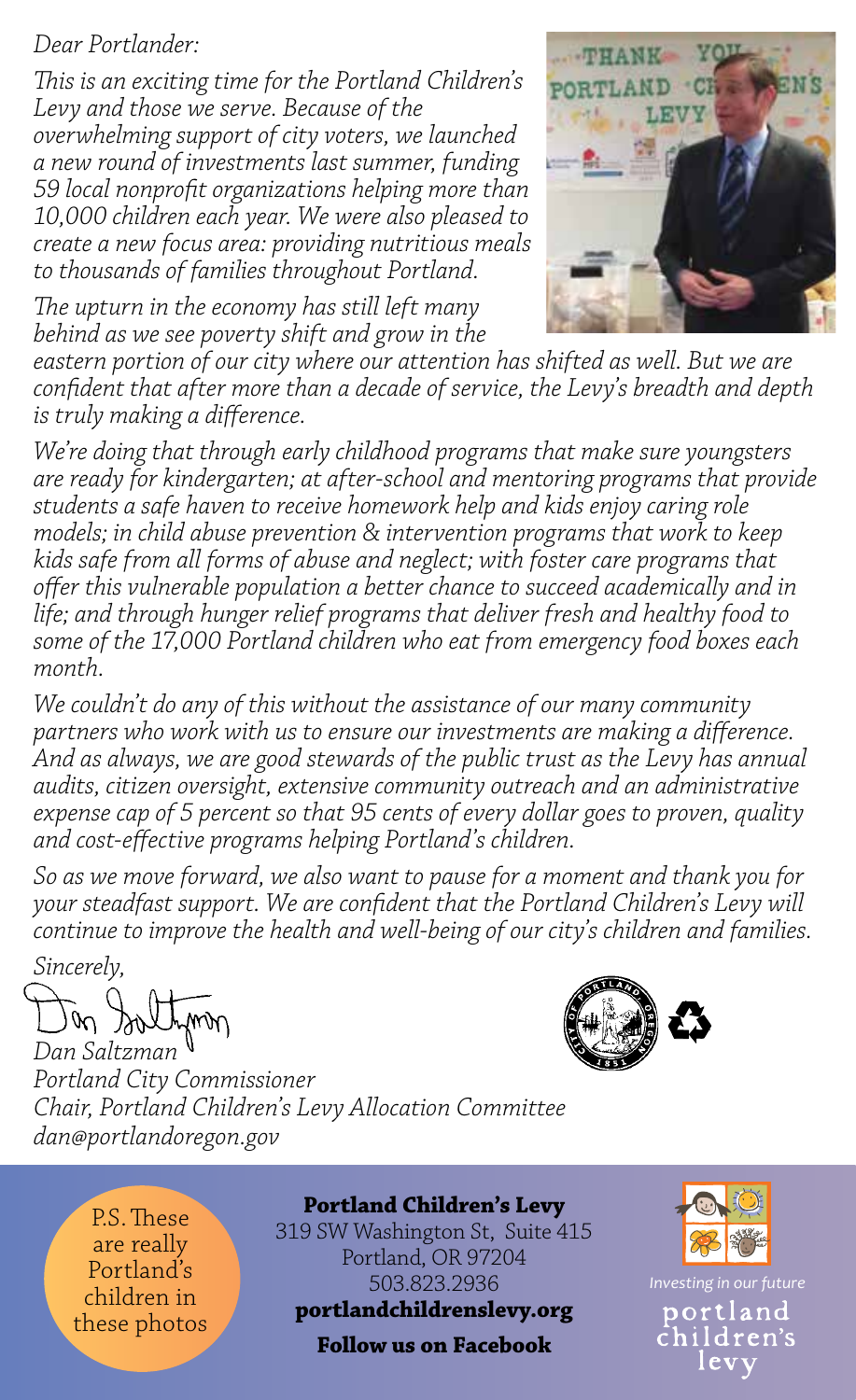# **GOALS** *for* **2014 – 2019**

*Using public input, local data, best practices and community context, the Portland Children's Levy will pursue these goals through 2019.*

Prepare children for school.

Support children's success inside and outside of school.

Reduce racial and ethnic disparities in children's well-being and school success.

Support children's early development and readiness for kindergarten.

Provide safe, constructive after-school and summer programming that supports children's well-being and school success.

Connect children and youth with caring adult role models that support their wellbeing.

Prevent child abuse and neglect and support vulnerable families.

Support the well-being and development of children and youth in foster care.

Expand access to healthy, nutritious food for  $\mathbf l$  hungry children.

For more details on strategies and funding priorities, visit www.portlandchildrenslevy.org

**Overall Goals for the Levy**

> **Program Area Goals**

Early Childhood

After School

Mentoring

Child Abuse Prevention & Intervention

Foster Care

Hunger Relief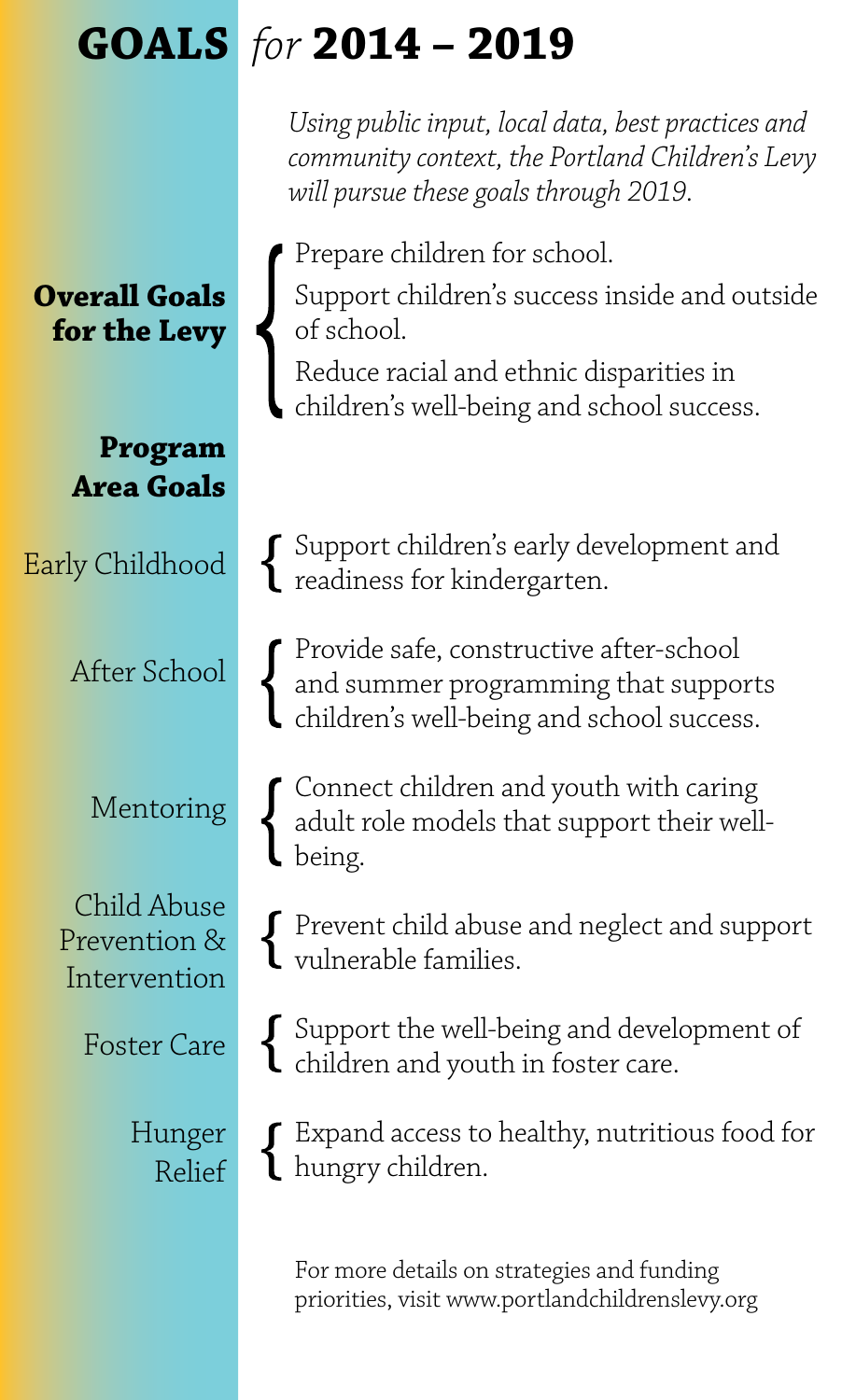### **OUR 2015 BUDGET**

# Early Childhood \$3,379,751 Child Abuse Prevention

& Intervention

# \$2,154,973

After School

# \$1,989,316

Foster Care

\$1,194,849

Mentoring \$1,069,070

Hunger Relief

\$794,883

Total

# \$10,582,842



The Portland Children's Levy is overseen by a five-member Allocation Committee that meets publicly to make funding decisions. It is composed of a Portland City Commissioner, a Multnomah County Commissioner and three citizen members appointed by the City, County and the Portland Business Alliance respectively. The Levy is annually audited by an independent firm with results published on our website at www.portlandchildrenslevy. org. City homeowners support the Levy through a property tax of about \$60 a year for a home with an assessed value of \$150,000.

# Current Members:

Dan Saltzman Portland City Commissioner Allocation Committee Chair

Deborah Kafoury Multnomah County Commission Chair

Julie S. Young Youth advocate and community volunteer

Serena Stoudamire-Wesley Early childhood advocate and community volunteer

Mitch Hornecker Executive VP/Chief Legal Officer Howard S. Wright/Balfour Beatty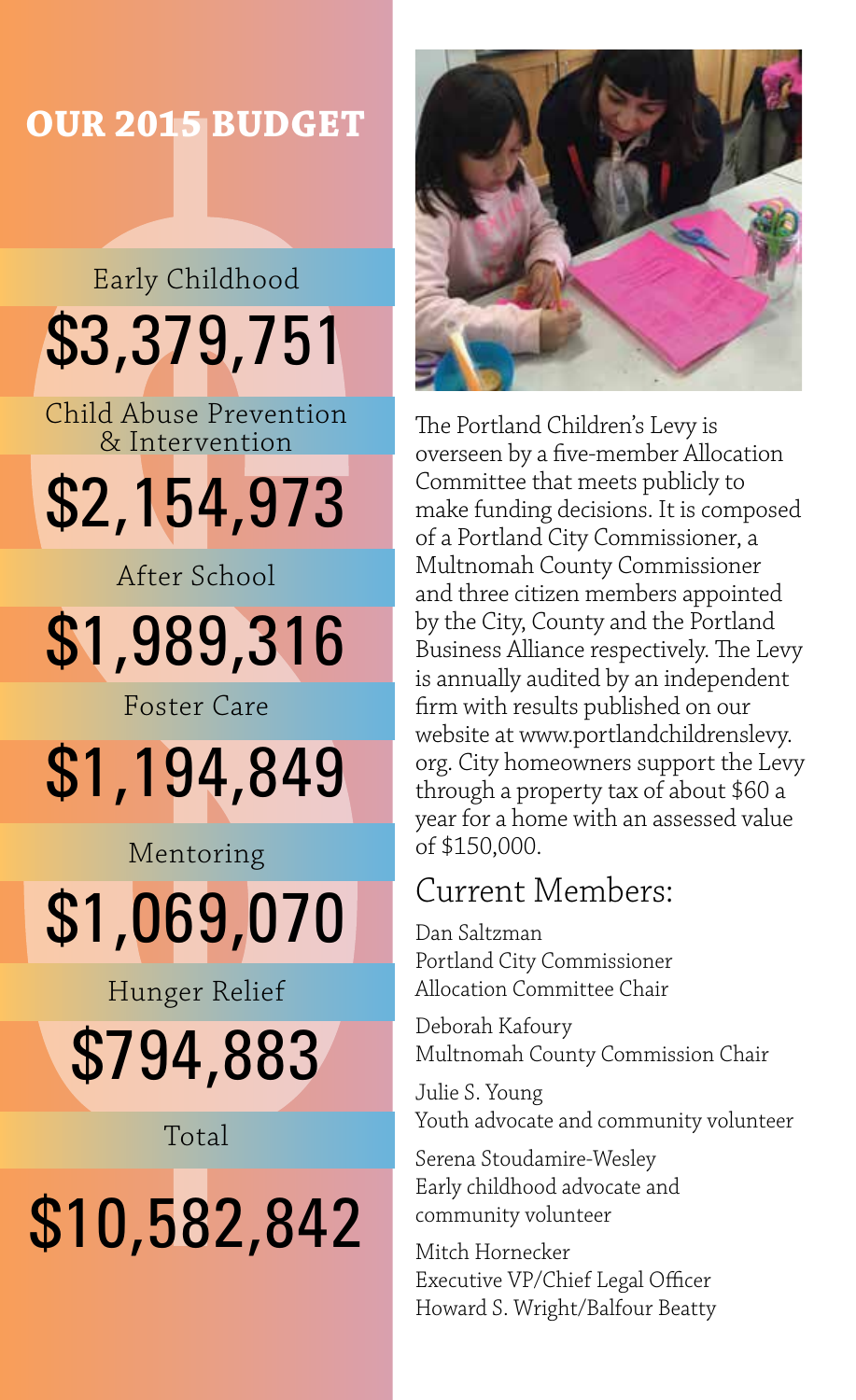# *Thank you,* **PORTLAND**

Thanks for showing me how to help my daughter learn her letters.



I learned to read to my son at night – he loves it! Thank you.



Thanks for the fresh fruit ...<br>I love apples!

Thanks for helping me apply for Thank you for caring. I hanks for helping me apply for college, I feel like I have a future now.





I've learned new ways to have fun with my daughter ... thank you.





I have a hot meal to eat every night, thank you.

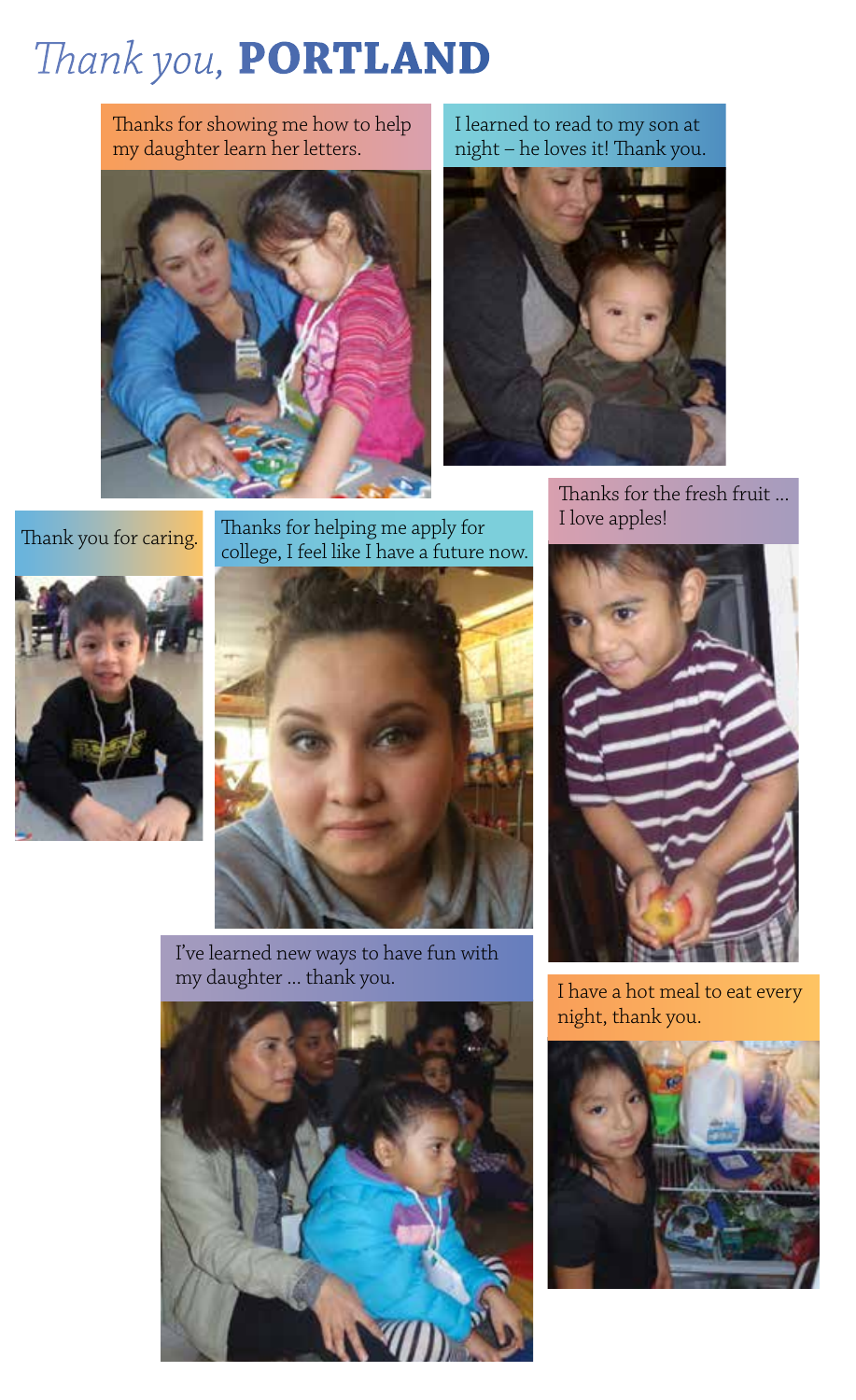Thanks for giving me a place to get help with homework.

I learned it's okay to share my feelings . . . thank you.



Thank you for giving me hope.



Thank you for helping me succeed in school.

I'm learning how to count and read, thank you.



I'm ready for kindergarten. Thanks!







Thanks for helping me believe in myself.



Thank you for making sure I have fresh fruit, vegetables and milk for my family.

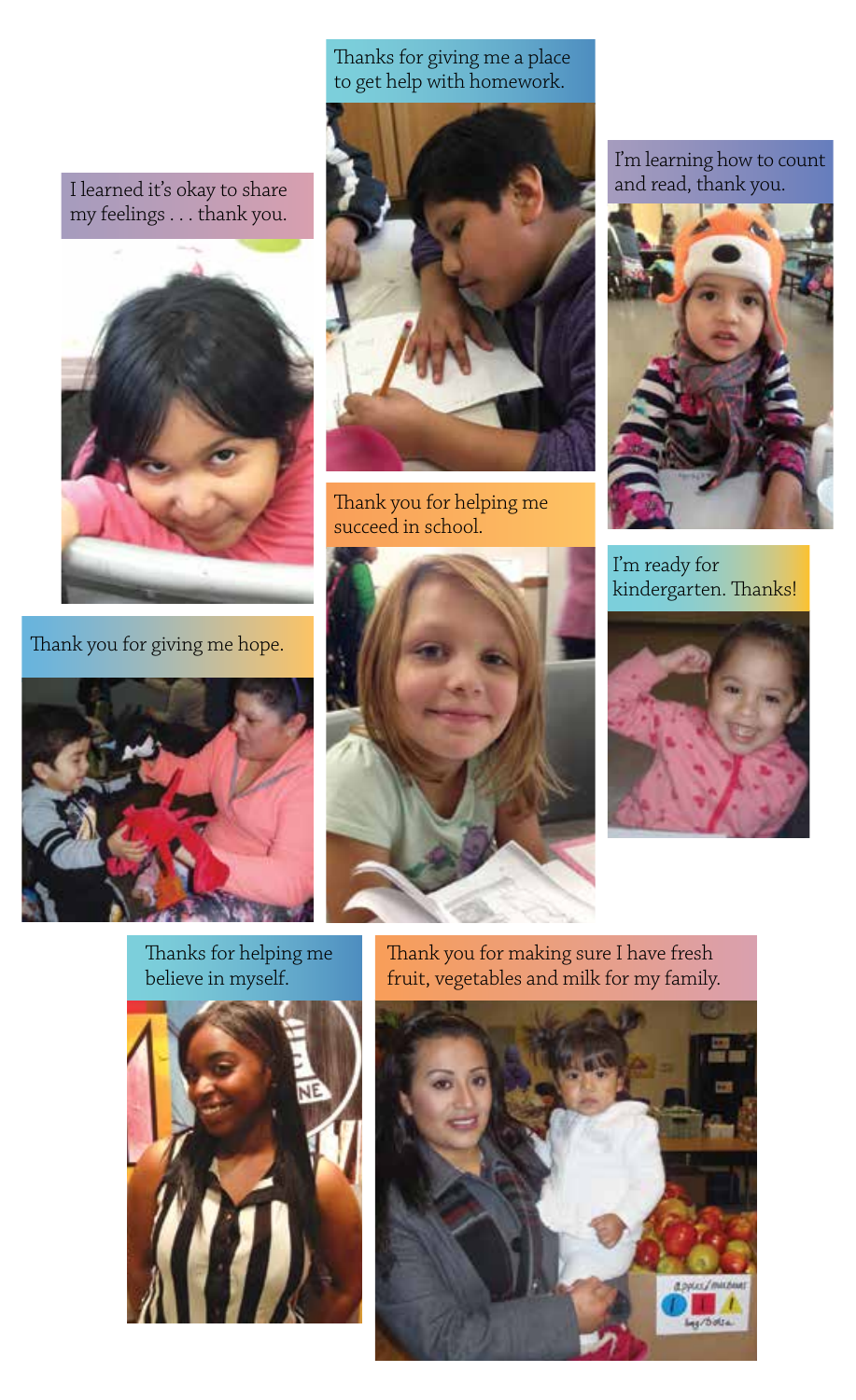# **INVESTMENTS**

#### **EARLY CHILDHOOD PROGRAMS**

**Albina Early Head Start** ✦ Early Head Start classrooms and homebased Early Head Start services; N, NE, SE Portland.

#### **Friendly House Preschool** ✦ Subsidized preschool for children from low-income families; NW Portland.

**Hacienda CDC** ✦ Home-visit child development services with families in Hacienda locations; N, NE Portland.

#### **Immigrant & Refugee Community Organization** ✦

Home-visit child development services with immigrants & refugees; citywide.

**Impact Northwest** ✦ Homevisit child development services and preschool playgroups; NE, SE Portland.

**Latino Network** ✦ Weekly preschool groups for children and parents focused on Latino families; N, NE, E Portland.

**Metropolitan Family Service** ✦ Weekly preschool groups for children and parents focused on Latino families; E Portland.

**Morrison Child & Family Services** ✦ Mental health consultation and parenting education at 10 childcare sites & preschools; citywide.

**Morrison Child & Family Services Immigrant & Refugee Listos Para Aprender** ✦ Homevisit child development services with Latino families; citywide.

**Mt. Hood Community College Head Start** ✦ Home-based Early Head Start services; E. Portland.

**NAYA Family Center** ✦ Early childhood program including homevisit child-development services for Native American families; citywide.

#### **Neighborhood House Early Oregon Pre-Kindergarten** ✦ Home-based services modeled

after Early Head Start; N, NW, SW Portland.

**Peninsula Children's Center** ✦ Subsidized preschool for children from low-income families; N, NE Portland.

**Portland Public Schools Head Start** ✦ Three extended-day Head Start classrooms; SE Portland.

#### **AFTER-SCHOOL PROGRAMS**

#### **Boys & Girls Clubs of Portland Metropolitan Area** ✦ SUN

Community School program at Margaret Scott Elementary School; E Portland.

**Ethos Music Center** ✦ After-school music education program at 12 schools for students in grades 2-8; N, NE Portland.

**Girls Inc. of Northwest Oregon** ✦ After-school program for girls focused on youth development at nine schools for students ages 8-15; citywide.

**Hacienda CDC** ✦ Homework support and enrichment programming for children residing in Hacienda housing sites; N, NE Portland.

**Human Solutions** ✦ After-school program including intensive academic support and tutoring for children residing in four public housing sites; E Portland.

#### **Immigrant & Refugee Community Organization** ✦

After-school tutoring, academic support and parent engagement for immigrants /refugees in grades 5-8; SE Portland.

**Community Organization** ✦

SUN community school program at Parkrose Middle School and Ventura Park Elementary School; NE, SE Portland.

**Impact Northwest** ✦ Urban Opportunities program to prepare at-risk youth with employment training, job readiness skills and internships; N, NE, SE Portland.

**Impact Northwest** ✦ After-school science program at SUN Community Schools in Portland; citywide.

**Metropolitan Family Service** ✦ SUN Community School program at Cherry Park and West Powellhurst elementary schools; outer SE Portland.

**NAYA Family Center** ✦ Homework support, cultural arts and sports after-school program for Native American/Native Alaskan students ages 5-18; citywide.

**Neighborhood House** ✦ Intensive academic support for low-income students attending Hayhurst Elementary School, including children living at Stephens Creek Crossing; SW Portland.

**Open Meadow** ✦ After-school program offering tutoring, academic support, advocacy and dropout prevention at Madison, Franklin and Roosevelt high schools.

**Playworks** ✦ Junior Coach Leadership after-school program offered at nine schools includes training and practice in conflict resolution, leadership, teamwork and physical activity; citywide.

**Saturday Academy** ✦ After-school enrichment programs at 12 schools in grades 1-8; N, NE, SE Portland.

**Self Enhancement, Inc.** ✦ After-school academic support and enrichment services for children in grades 6-8, focused on African American youth; N, NE Portland.

#### **MENTORING PROGRAMS**

**Camp Fire USA Portland Metro Council** ✦ School-based mentoring for students at George and Lane middle schools; N, SE Portland.

**Friends of the Children** ✦ Long-term, community-based, one-to-one mentoring program for children grades K-12; citywide.

#### **Immigrant and Refugee Community Organization** ✦

Community-based one-to-one and group mentoring program for African immigrant youth in middle and high school; NE, SE Portland.

**NAYA Family Center** ✦ One-toone and group mentoring for Native American youth transitioning from 8th grade into high school and emphasis on high school graduation and post-secondary goals; citywide.

**Portland OIC** ✦ School-based mentoring for students attending Rosemary Anderson High School; N Portland.